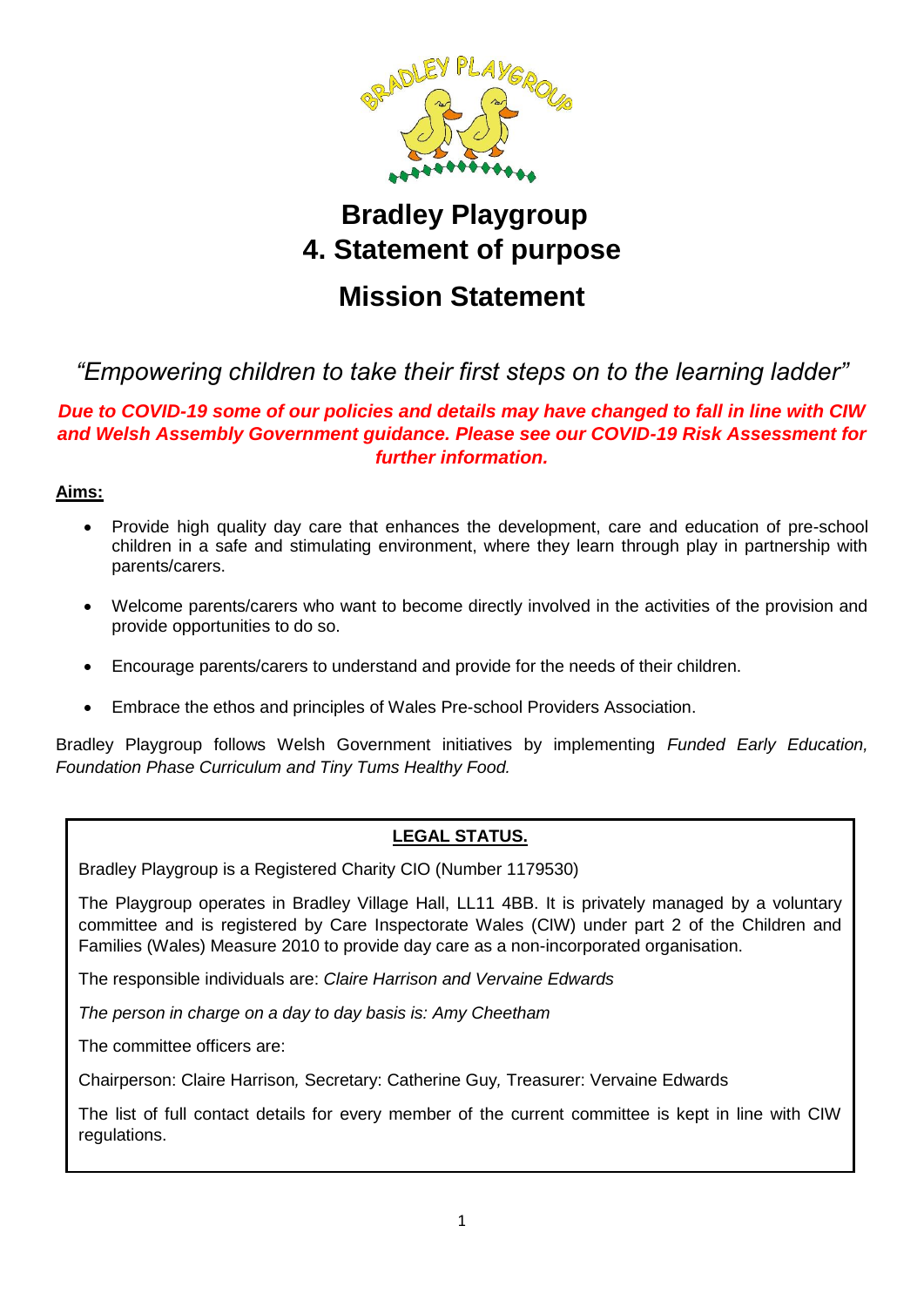# **Additional information when considering applying for a place.**

#### **Registration Information.**

It is a requirement of the Children Act 1989 that providers of day care for children under the age of eight are registered. Bradley Playgroup is registered with the Care Inspectorate for Wales (CIW) to provide care for a total of 19 children. Our latest CIW Inspection Report can be seen on the Playgroup website.

### **Opening hours.**

The playgroup is open term time Monday to Thursday between 9.15am and 11.45am. The Playgroup is closed on a Friday as a Parent & Toddler group is run by Wendy Thomas (More information available).

Playgroup Plus operates January – July (11:45am – 2.45pm) term time only. **\*Please note; Playgroup Plus will only operate if there are sufficient numbers.**

#### **Management.**

Bradley Playgroup is a registered charity which is run by a voluntary committee made up of parents and carers of the children who attend. We also have dedicated local supporters. The committee works hard to ensure that the playgroup is a viable organisation for the children who attend now and in the future.

As a self-funding organisation, it is necessary to organise various fundraising activities throughout the year to supplement the necessary finances required to allow the group to maintain sustainability. Fundraising events are always a good opportunity to get to know the other parents in the group. Friends made in playgroup carry on as the children move on up their learning ladder.

We hold an Annual General Meeting in October to appoint a committee for the year. We ask that parents/carers attend, as without a committee the group is unable to operate.

#### **Language through which care is provided.**

The primary language of the setting is English. Some of our staff speak Welsh as a second language and we are very happy to discuss with parents how we can support children who are bi-lingual. As part of our Foundation Phase provision we introduce the children to the Welsh language.

#### **Children with additional needs or disabilities.**

Bradley Playgroup is committed to our policy of inclusion and equality. We aim to provide equality of access and opportunity to all children. However, in some circumstances specialist provision may be subject to the availability of external funding needed for specialist equipment and/ or additional staff.

# **It is the policy of Bradley Playgroup as members of Early Years Wales, to be fully committed to the active promotion of equality of opportunity for all children and adults involved in our provision.**

#### **We do this by:**

- Taking account of the Equality Act 2010 [\(http://wales.gov.uk/topics/equalityactatwork\)](http://wales.gov.uk/topics/equalityactatwork).
- Operating an inclusive admissions policy and procedure.
- Recognising and respecting individuality and potential of all children and adults who may work, use, or visit Bradley Playgroup.

Bradley Playgroup has regard for the Special Educational Needs Code of Practice for Wales (2002) [\(http://wales.gov.uk\)](http://wales.gov.uk/) and the Equality Act 2010 on the Identification, Assessment and Education of Children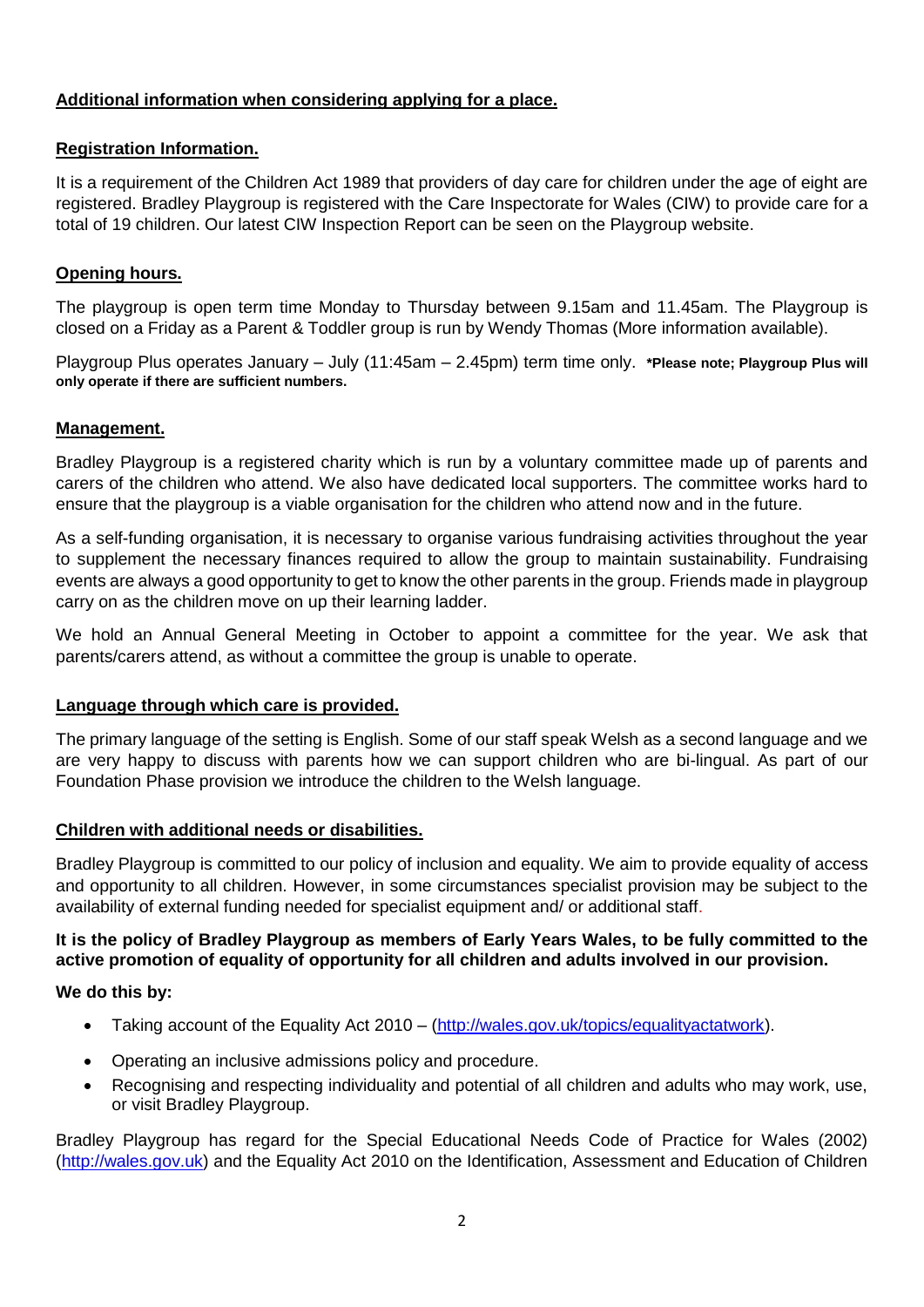with Special Educational Needs. *For providers registered with Estyn to deliver Early Years Education this is a statutory requirement and for other providers it is best practice.*

# **We do this by:**

- Welcoming children with additional/special needs who may be admitted (in line with our admissions policy) after full consultation with parents/carers, staff, referral scheme co-ordinators and any other relevant agency workers involved.
- Including children with additional/special needs and in routine activities, adapting our resources to meet the specific needs of the child.
- Requesting additional assistance as appropriate, such as via a local referral scheme.

(For further information please see our policy file in the Playgroup setting or by accessing our Playgroup website: [www.bradleyplaygroup.com\)](http://www.bradleyplaygroup.com/)

# **Admission policy.**

We are committed to equality of access and opportunity. Playgroup places are allocated to children regardless of gender, ethnicity or culture. Our ability to accommodate new admissions is governed by the availability of a place within the appropriate adult/ child ratio for the child's age. Before starting playgroup, it is usual for children to visit our setting and have settling in sessions. While we encourage all parents to take advantage of our settling in policy we must stipulate that if your child is staying for snack that a donation of £1 is given to a member of staff at the beginning of each session to allow for the purchase of extra snack and refreshments (Please read our Admissions Policy for more information).

#### **Contact Information.**

| Lead Supervisor - Amy Cheetham | Telephone: 07547 691301             |
|--------------------------------|-------------------------------------|
| <b>Bradley Village Hall,</b>   | Email: bradleyplaygroup@outlook.com |
| <b>Bradley</b>                 | Website: www.bradleyplaygroup.com   |
| Wrexham                        |                                     |
|                                |                                     |

**LL11 4BB**

#### **Activities provided for the children.**

Activities are planned to meet the developmental needs of each individual child. In planning activities, we follow the Foundation Phase Curriculum which is set out by The Welsh Assembly Government [\(www.wales.gov.uk/childrenyoungpeople/\)](http://www.wales.gov.uk/childrenyoungpeople/). Activities are varied and all staff are actively involved in playing and interacting socially with the children. We provide adult led and child led experiences that are planned daily, weekly and termly in advance. Activities are risk assessed and children are encouraged to contribute to any review or evaluation of their experiences as they are able and willing.

#### **Observations, assessment and record keeping.**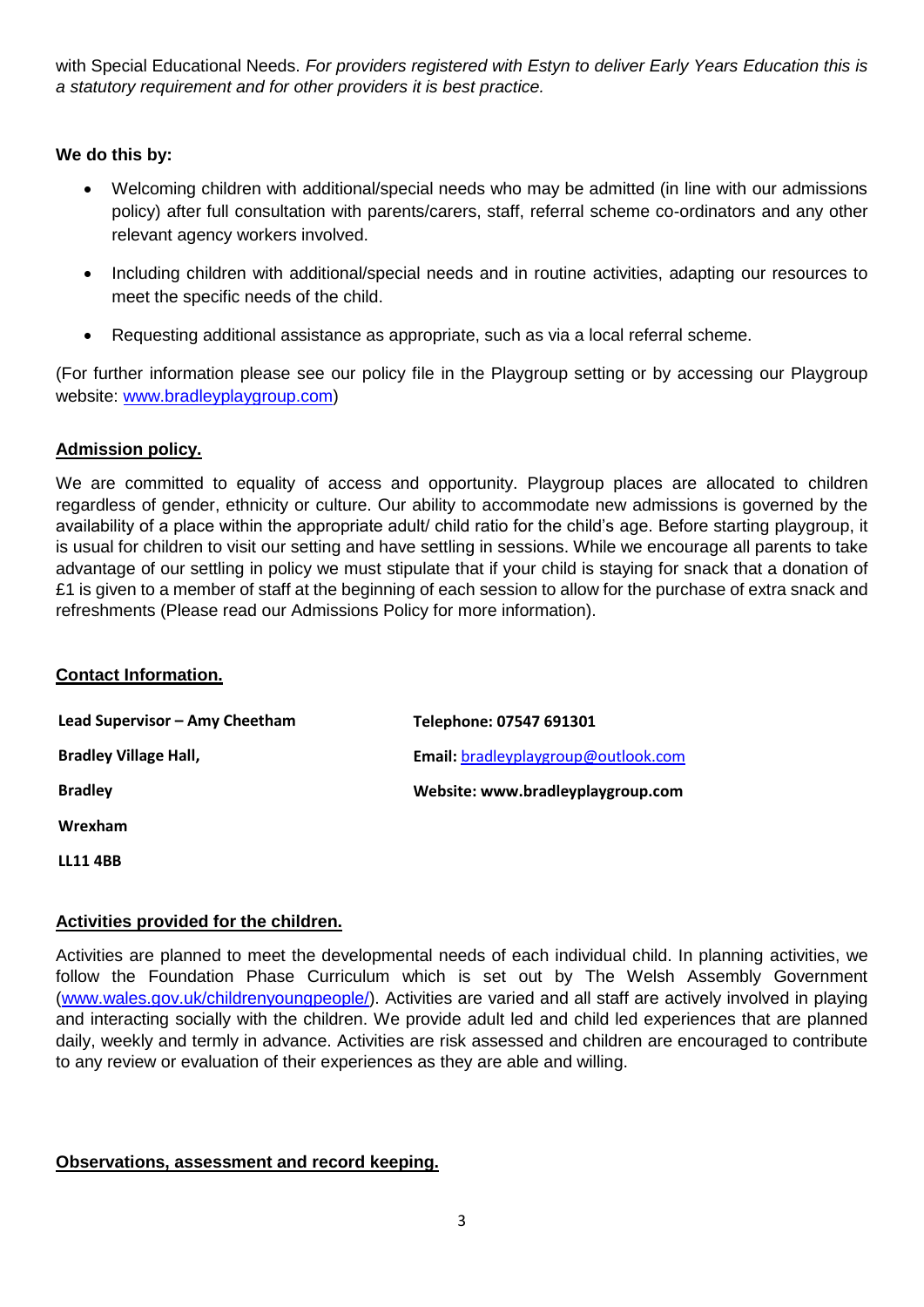Bradley Playgroup's staff take a reflective approach to their work ethic using observation as a tool to plan activities to ensure children's needs are met. The progress of children is assessed by observation and record. Bradley Playgroup has a duty to share some information with the local authority, CIW and in the case of the Child Development Assessment Profile, Welsh Government and SPOA (Single Point Of Access). Our records are kept in line with our confidentiality policy and are available for discussion with parents/ carers at any time.

# **Staffing.**

Staff are recruited and work to or exceed regulatory requirements at all times. The playgroup employs a Lead Supervisor and a Supervisor. Additional staff are employed if the number of children increase as the year progresses.

All of the staff at the playgroup undertake regular training in various areas such as Food Hygiene, First Aid and Child Protection.

The ratio of staff to children consist of:

2 – 3 years 1:4

3 years 1:8

#### **Routines.**

During the session at playgroup children are encouraged to participate in the daily routine of the group. While respecting individual needs we introduce several routines for the children such as: sitting together in small groups at snack time to introduce social interaction, songs for washing their hands before snack, songs to indicate various times of the day e.g. registration time, snack time, and home time.

#### **Playgroup routine:**

**9.15-9.25** – Hanging up our belongings, self-registration, hand washing/toileting.

**9.25am – 9.45am** – Free play – indoors and outdoors. Children can settle into the setting.

**9.45 - 10:00am** – Amser clych (circle time) followed by hand washing, ready for snack.

**10:00am – 10.15am** – Snack time. Helpwr heddiw is chosen and children are encouraged to be independent.

**10.15am – 11.25am** – The fun begins! Endless opportunities indoors and outdoors to encourage development.

**11.25 – 11.40am** – Amser tacluso (tidy up time) then we get our belongings and come together for songs and stories.

**11.45am** – Morning children go home.

#### **Playgroup plus routine:**

**11.45am** – Afternoon children arrive - children wash their hands for dinner

**12:00pm – 12:30pm** – Dinner time. Children will have their packed lunches which will be stored in our fridge.

**12:30pm – 1.00pm –** Active play

**1:00 - 1:45pm** – Free play (indoors/ outdoors) / Rest period if required.

**1:45** – Amser tacluso (Tidy up time)

**1:50** – Wash hands

**2:00 – 2:15pm** – Snack (Fruit option)

**2:15- 2.35pm –** Free Play

**2.35pm –** Coats on and ask what the children have enjoyed during the session, good bye song

**2:45pm** – Home time.

# **Sleep provision.**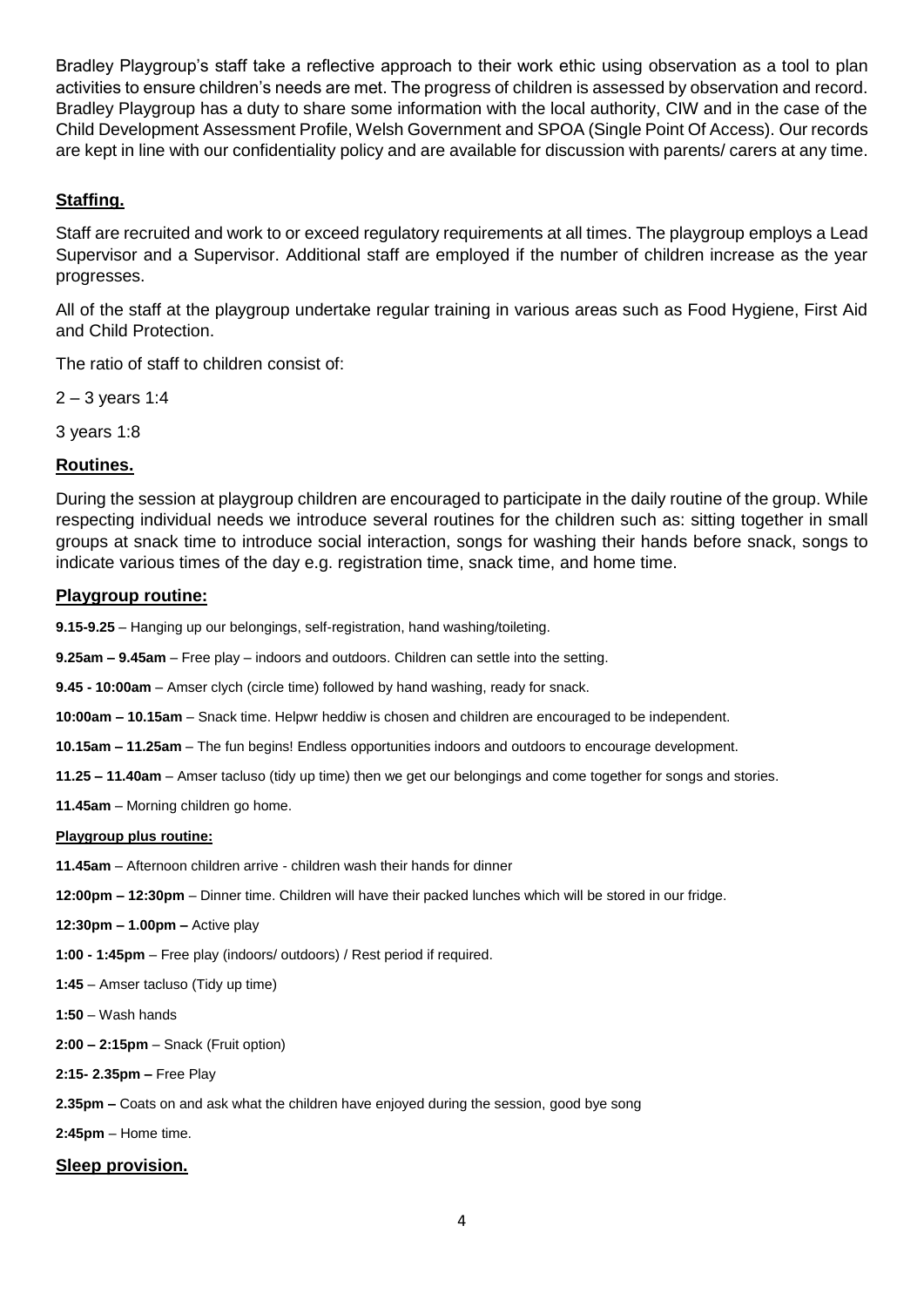During Playgroup Plus we will implement provisions for children who require a rest period. If a child needs a sleep during this time. Soft mats will be provided. Children are required to bring a labelled blanket with their name clearly written as it will be sent home at the end of each session.

# **Arrival and Collection at Playgroup and Playgroup Plus**

# **(Due to COVID-19 this has changed. Please see the COVID-19 Risk assessment for further information).**

When children arrive at playgroup, parents or carers are encouraged to accompany the children to the story/cloak room where the children will hang their bags and coats on their own peg. Children then use the self-registration process. The time that the child arrived will then be recorded on the playgroup register. The time that the child leaves the building at the end of the session will also be recorded. If a child is to be collected by someone other than the primary carer, we require authorisation from the parent/ carer with the use of the personal password which will be written on your registration forms.

If a child is not collected by 11:45am or 2:45pm, a late fee of £5 per every 5 minutes will be added onto your invoice. If a child is not collected and an emergency contact cannot be sourced. Social Services will be informed and they will advise of the next steps to take.

# **Playgroup Policies.**

We have a comprehensive policy file covering all aspects of playgroup procedure and routine. Parents and carers are encouraged to read these policies which can be found in the setting or on the playgroup website [\(www.bradleyplaygroup.com\)](http://www.bradleyplaygroup.com/).

#### **Emergency evacuation process.**

In the event of a fire during any of the playgroup sessions we will follow our fire evacuation procedure which can be read in our policy file.

In the event of a child needing medical attention. The Lead Supervisor (Amy Cheetham) will contact an ambulance and then proceed to contact a parent or carer off the emergency contact list. A registered individual will also be contacted for assistance and staff cover. If an emergency contact person or parent can not be reached, Amy Cheetham will accompany the child in the ambulance to the hospital and arrange to meet the parent/ carer there.

#### **Complaints/ Concerns.**

In the event of a complaint please contact Amy Cheetham (Lead Supervisor), who will then deal with the issue in line with our complaints policy. If the concern is still not resolved it can be referred to the Care Inspectorate Wales (CIW) on: 0300 7900 126.

The terms and conditions are set out in the contract between parents/ carers and Bradley Playgroup and implicit within our policies and procedures.

The contract must be signed, and the registration form must be completed by parents/ carers before their child attends.

#### **Playgroup Fees – Correct as of June 2022**

\*For the time being due to COVID-19 we are unable to offer the duty option. Therefore, fees are currently set at £12.50p per session with 35p per session for snack.

Playgroup fees are £12.50p – Snack per session £0.35p